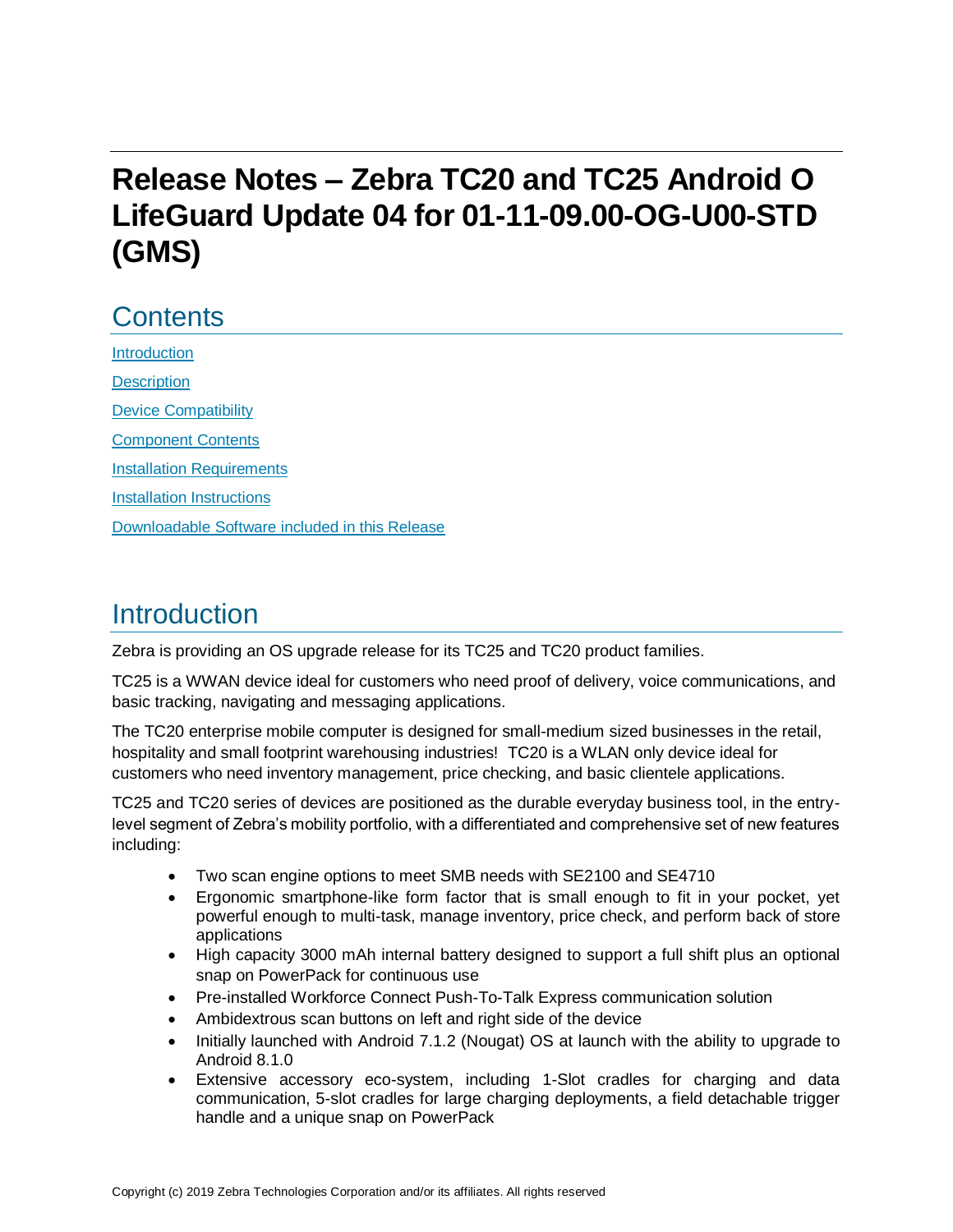# **Description**

This is the first Android 8.1.0 software release for TC25 and TC20 Mobile Computers. This release contains software packages for Android OREO GMS operating system for TC20 and TC25.

**Note:** Devices manufactured after 20MAR19 should be flashed with LifeGuard update 2 (CFE-TC2X-O-XX-011109-G-00-02.zip) or higher.

### **1. CFE v4 Updates:**

❖ CFE-TC2X-O-XX-011109-G-00-04.zip (GMS)

#### 1. **Android Security Patch Level**: June 01, 2019

Use the below link to see the Android Security bulletin for more information:<https://source.android.com/security/bulletin/>

- 2. SPR36970 Resolved an issue wherein period key was not working when used in RDP on Linux CentOS 7 server.
- 3. SPR36457 Resolved an issue wherein scanner was not working intermittently on few units after factory reset.
- 4. Updated below mentioned components:
	- Wifi FUSIONLIFTEQA\_1\_0.0.0.018\_O
	- OSX version QCT.81.8.4.UL

### **2. CFE v3 Updates:**

- ❖ CFE-TC2X-O-XX-011109-G-00-03.zip (GMS)
	- 1. **Android Security Patch Level**: May 01, 2019

Use the below link to see the Android Security bulletin for more information:<https://source.android.com/security/bulletin/>

5. SPR36906 - Resolved an issue wherein performing Factory reset using StageNow resulted in formatting of cache.

### **3. CFE v2 Updates:**

❖ CFE-TC2X-O-XX-011109-G-00-02.zip (GMS)

#### 1. **Android Security Patch Level**: April 01, 2019

Use the below link to see the Android Security bulletin for more information:<https://source.android.com/security/bulletin/>

#### 6. Updated below mentioned components:

- Scanning Framework version 22.0.5.0
- Wifi FUSIONLIFTEQA\_1\_0.0.0.016\_O
- OSX version QCT.81.8.3.3UL
- BT\_Pairing\_Utility 3.1**5**
- 7. SPR35855/35695 Resolved an issue wherein scanned data was being delivered as individual characters to the applications.
- 8. SPR36117/36095 OSx provisioning properties were getting intermittently reset causing device to be in a non-provisioned state causing below symptoms.
	- When scanning a barcode it does not decode into [the](https://confluence.zebra.com/pages/createpage.action?spaceKey=LIF&title=customer+apps+or+DWDEMO) targeted application.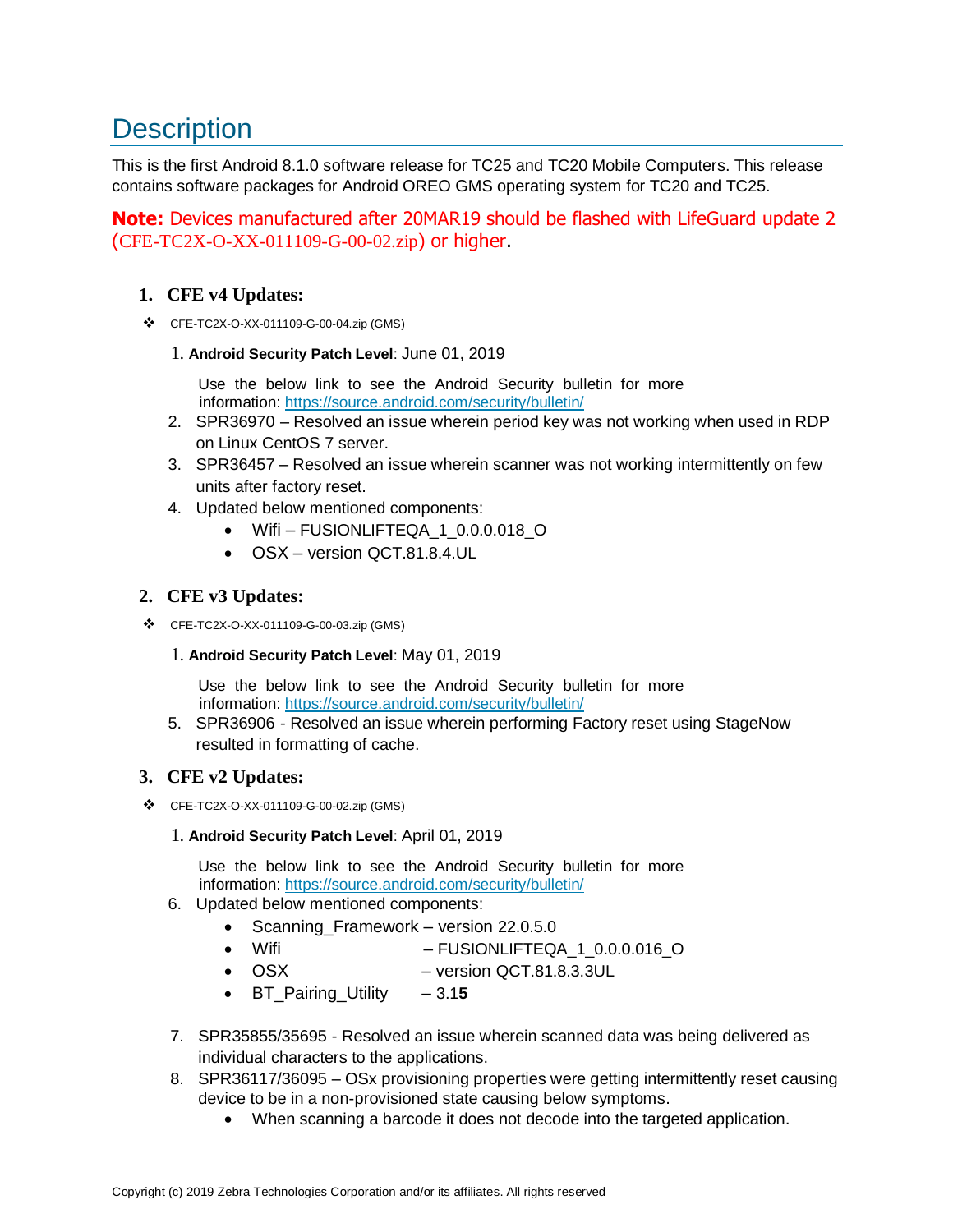- A long press on the power key does not bring up the "Airplane" menu item.
- HOME and RECENT keys were not functional.
- 9. SPR36220 resolved an issue where-in Google Play services were getting disabled after bypassing GMS Setup wizard.
- 10. SPR36685 Resolved an issue wherein image distortion issue was observed while scanning a barcode using any application.

### **4. CFE v1 Updates:**

- ❖ CFE-TC2X-O-XX-011109-G-00-01.zip (GMS)
	- 1. **Android Security Patch Level**: February 01, 2019

Use the below link to see the Android Security bulletin for more information:<https://source.android.com/security/bulletin/>

11. SPR36021 - Resolved an issue wherein voice call quality was getting degraded when phone is slightly moved away from the mouth area.

## <span id="page-2-0"></span>Device Compatibility

This software release has been approved for Android TC20 OREO GMS models mentioned below.

| <b>Device</b>          | <b>Operating System</b>                                         |
|------------------------|-----------------------------------------------------------------|
| TC200J-10C112A6        | Android O GMS ROW - EMEA, LATAM,<br>APAC & Canada               |
| TC200J-10C112US        | Android O GMS US Only                                           |
| TC200J-10A111US        | Android O GMS US Only                                           |
| TC200J-10A111A6        | Android O GMS ROW - EMEA, LATAM,<br>APAC & Canada               |
| TC200J-10C213A6        | Android O GMS ROW - EMEA, LATAM,<br>APAC & Canada (Premium SKU) |
| TC200J-10C213US        | Android O GMS US Only (Premium SKU)                             |
| TC200J-10A111TN        | Android O GMS TUNISIA Only                                      |
| TC200J-10C112TN        | Android O GMS TUNISIA Only                                      |
| TC200J-10C213IA        | Android O GMS INDIA (Premium SKU)                               |
| TC200J-10C112IA        | Android O GMS INDIA                                             |
| TC200J-10A111IA        | Android O GMS INDIA                                             |
| TC200J-1KC111A6        | Android O GMS ROW EMEA, LATAM, APAC<br>& Canada (Keyboard SKU)  |
| TC200J-1KC111IA        | Android O GMS INDIA (Keyboard SKU)                              |
| <b>TC200J-1KC111TN</b> | Android O GMS TUNISIA (Keyboard SKU)                            |
| <b>TC200J-1KC111US</b> | Android O GMS US (Keyboard SKU)                                 |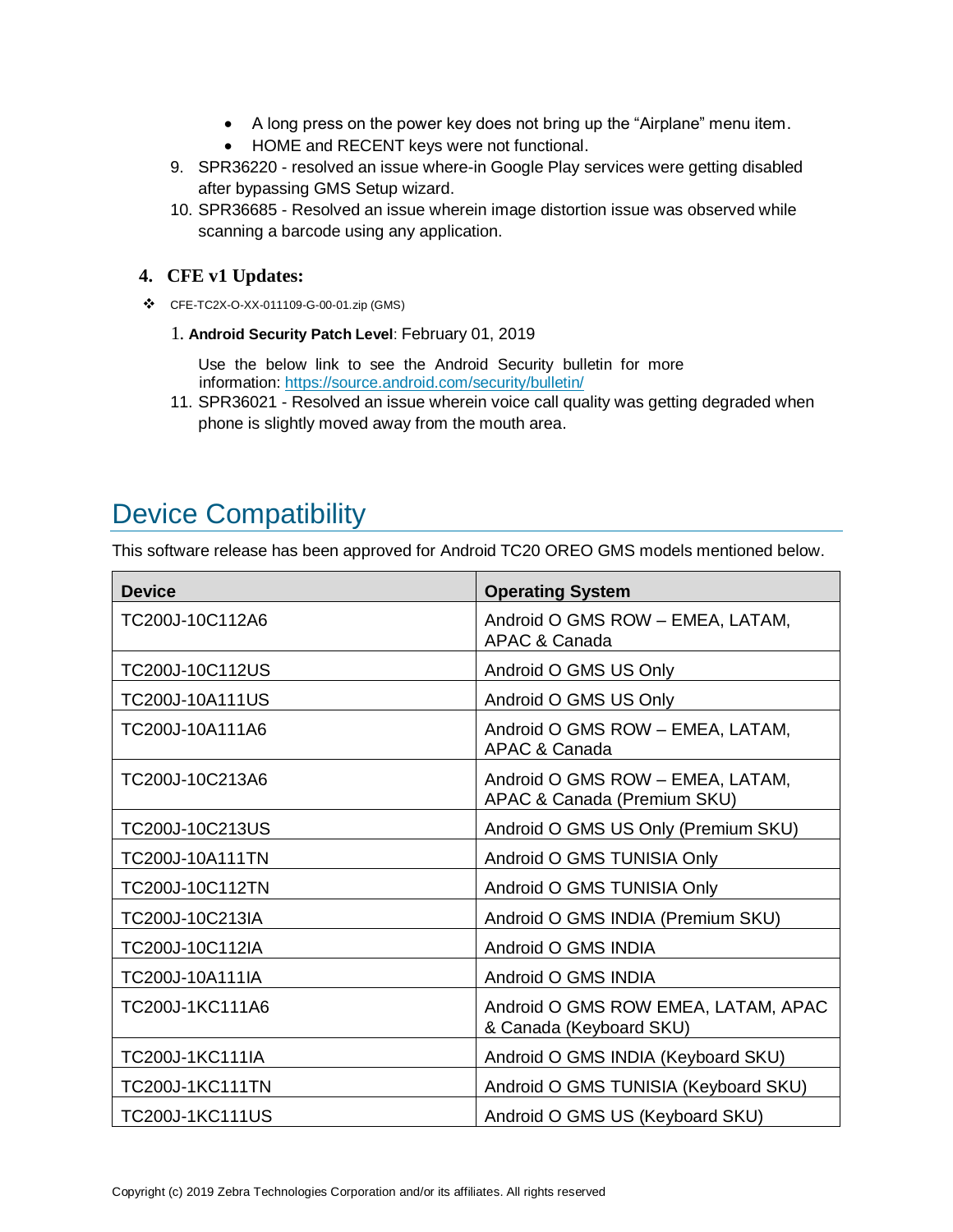| TC200J-10C213AZ | <b>Android O GMS Australia/New Zealand</b> |
|-----------------|--------------------------------------------|
|                 | (Premium SKU)                              |

This software is also approved for Android TC25 OREO GMS models mentioned below

| <b>Device</b>   | <b>Operating System</b>          |
|-----------------|----------------------------------|
| TC25AJ-10C102A6 | Android O GMS ROW - EMEA         |
| TC25AJ-10B101A6 | Android O GMS ROW - EMEA         |
| TC25BJ-10C102A6 | Android O GMS ROW - EMEA & APAC  |
| TC25BJ-10B101A6 | Android O GMS ROW - EMEA & APAC  |
| TC25BJ-10C102IA | Android O GMS ROW - INDIA        |
| TC25BJ-10B101IA | Android O GMS ROW - INDIA        |
| TC25BJ-10C102BR | Android O GMS ROW - BRAZIL       |
| TC25BJ-10B101BR | Android O GMS ROW - BRAZIL       |
| TC25BJ-10C102TN | Android O GMS ROW - TUNISIA      |
| TC25BJ-10B101TN | Android O GMS ROW - TUNISIA      |
| TC25BJ-10C102JP | Android O GMS ROW - JAPAN        |
| TC25BJ-10B101JP | Android O GMS ROW - JAPAN        |
| TC25AJ-10C102US | Android O GMS NORTH AMERICA - US |
| TC25AJ-10B101US | Android O GMS NORTH AMERICA - US |
| TC25BJ-10B101ID | Android O GMS ROW - INDONESIA    |
| TC25BJ-10C102ID | Android O GMS ROW - INDONESIA    |

# <span id="page-3-0"></span>Component Contents

| <b>Component</b>                    | <b>Version</b>         |
|-------------------------------------|------------------------|
| Build_version                       | 01-11-09.00-OG-U04-STD |
| Android_version                     | 8.1.0                  |
| Android_SDK_Level                   | 26                     |
| <b>Android Security Patch Level</b> | June 1, 2019           |
| Linux_kernel                        | 3.18.71                |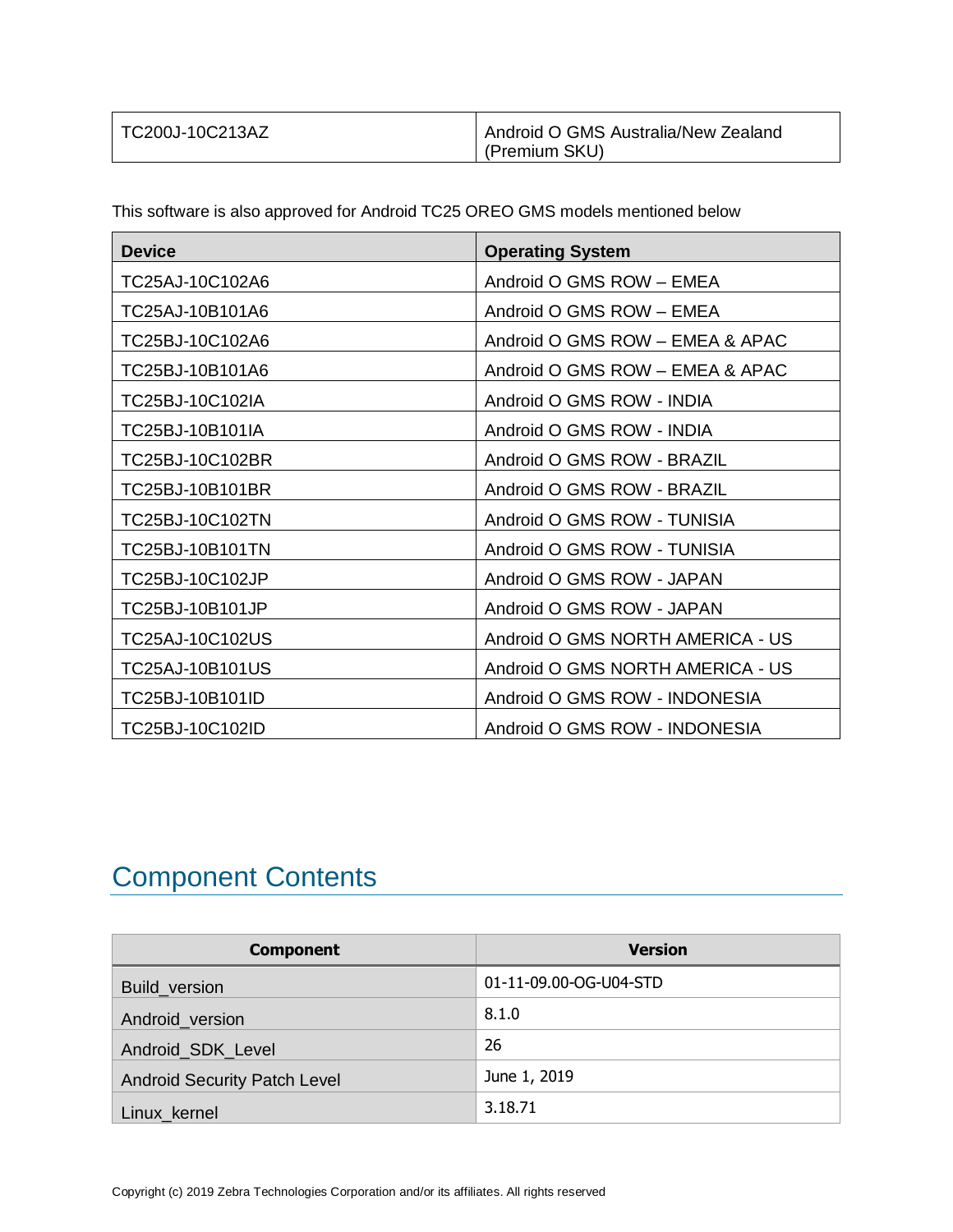| Wifi                      | FUSIONLITE_QA_1_0.0.0.018_O<br>Application: QA_1_00.0.0.008_O                  |
|---------------------------|--------------------------------------------------------------------------------|
|                           | Middleware: QA_1_00.0.0.011_O<br>Radio: QA_1_00.0.0.014_O                      |
| Platform                  | Qualcomm MSM8937                                                               |
| Scanning_Framework        | 22.0.5.0                                                                       |
| <b>DWDemo</b>             | 2.0.13                                                                         |
| <b>OSX</b>                | QCT.81.8.4.UL                                                                  |
| <b>MXMF</b>               | 8.2.3.1                                                                        |
| Touch                     | Focaltech V1.1 20161103 (fw:0x24)                                              |
| Bluetooth_Stack           | CNSS-PR-4-0-552-166444-1/01050102                                              |
| Flash_Size                | 16G / 32G                                                                      |
| RAM_Size                  | 2G                                                                             |
| <b>GPS</b>                | MPSS.JO.3.0-00431-8937_GENNS_PACK-1                                            |
| <b>MMS</b>                | 8.1.0                                                                          |
| RIL_Version               | Qualcomm RIL 1.0                                                               |
| <b>BT_Pairing_Utility</b> | 3.15                                                                           |
| Datawedge                 | 7.0.4                                                                          |
| Camera                    | 2.0.002                                                                        |
| <b>PTT</b>                | 3.1.39                                                                         |
| RxLogger                  | 5.4.12.0                                                                       |
| <b>StageNow</b>           | 3.1.1.1019                                                                     |
| Zebra Data Service        | 3.4.0.1180                                                                     |
| <b>EMDK</b>               | 7.0.0.2000                                                                     |
| <b>IMEI SV Number</b>     | 09                                                                             |
| <b>OEM Config</b>         | 8.1.0.9                                                                        |
| <b>DDT</b>                | V1.16.0.11                                                                     |
| <b>Audio SW Version</b>   | 0.3.0.0                                                                        |
| <b>Acoustic Profiles</b>  | General: CO4.2                                                                 |
|                           | Cellular: CO4.2                                                                |
| Finger prints             | Zebra/TC25/TC25FM:8.1.0/01-11-09.00-OG-U04-<br>STD/190521:user/release-keys,   |
|                           | Zebra/TC20/ TC20RT: 8.1.0/01-11-09.00-OG-U04-<br>STD/190521:user/release-keys, |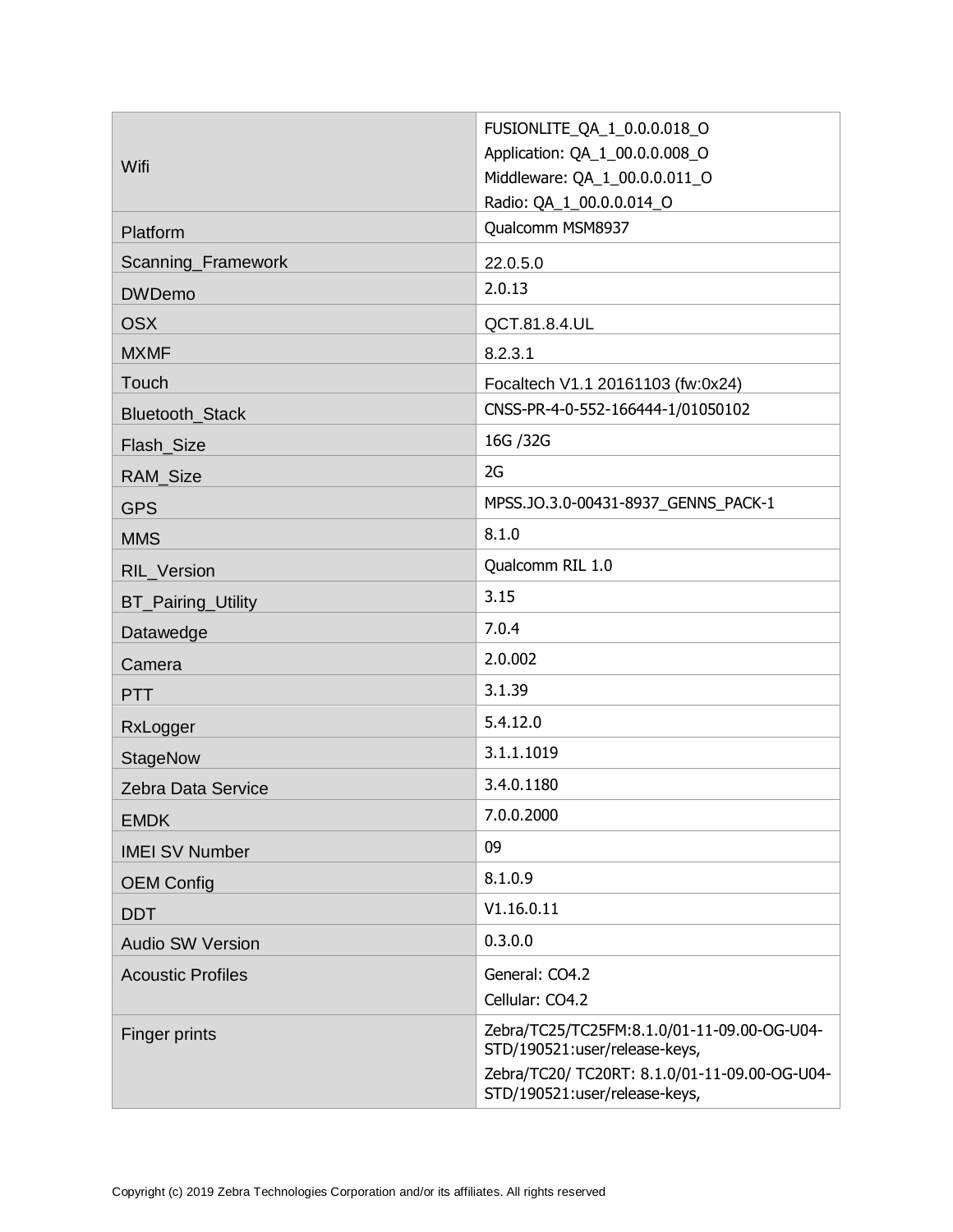| Zebra/ TC20/ TC20RD: 8.1.0/01-11-09.00-OG-<br>U04-STD/190521:user/release-keys, |
|---------------------------------------------------------------------------------|
| Zebra/ TC20/ TC20KB: 8.1.0/01-11-09.00-OG-<br>U04-STD/190521:user/release-keys  |

## <span id="page-5-0"></span>Installation Requirements

## HW Requirements

- Windows PC running Windows 7/10 32/64 bits
- USB Type C Cable
- Micro SD Card with at least 2GB capacity (optional)

## SW Requirements

Please make sure following components are installed on your computer before commencing OS installation.

- Zebra Android USB Driver V2.2 or higher
- Android Debug Bridge (ADB) version 1.0.39 or higher
- TC20/TC25 GMS Android OS Release Images

## Image Compatibility

Please note that GMS full package update file is not compatible with China based SKUs hence China based SKUs will not allow to download GMS images. Attempt to install GMS Image on China based SKUs will gracefully fail and report image incompatibility error.

## <span id="page-5-1"></span>Installation Instructions

## Using the "adb sideload" method

### Assumptions

- 1. ADB installed on PC
- 2. TC20/TC25 has Developer options enabled
- 3. USB debugging ON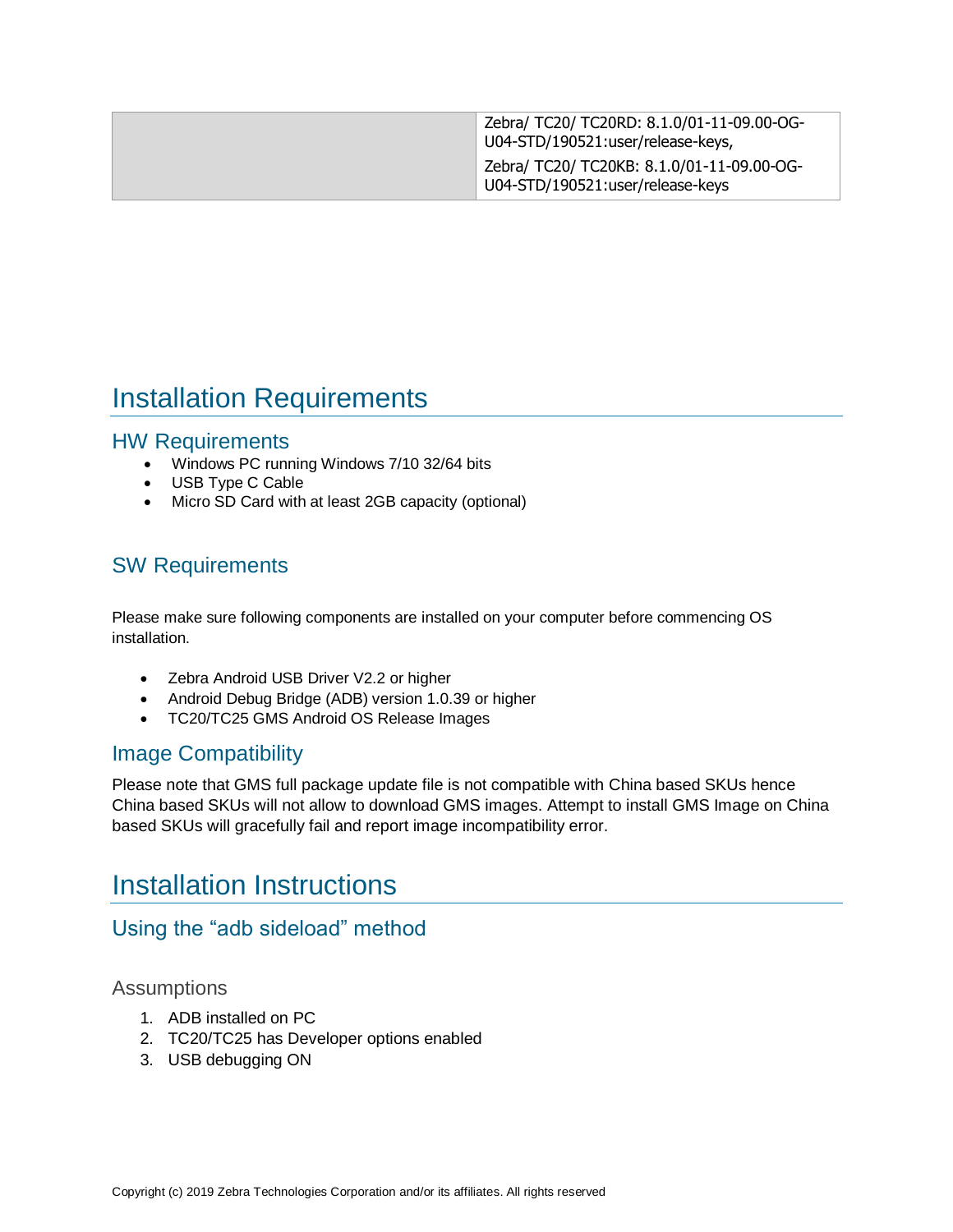**Procedure** 

- 1. Plug the TC20/TC25 into the USB & Charging Cable and then the Cable to the PC. If you have a Cradle with USB connectivity, connect it now.
- 2. You may need to pull down notification bar, and tap on the notification which says, "USB charging this device", and change it to "Transfer files".
- 3. Open Command Prompt on PC, run "adb devices" and check to see if you can see the device's serial number… If yes, proceed… if not you will need to get the PC set up with the proper drivers or install an External SD Card.
- 4. You may also get a pop up on your PC (Win 7) that you will be connected as a Portable Media Player… this can be ignored.
- 5. Entering Recovery Mode
	- a. Choice 1: In Command Prompt, type "adb reboot recovery" and click enter.
	- b. Choice 2:
		- i. Reboot and hold PTT key
		- ii. When Zebra Technologies logo appears on the screen Release the PTT Key
- 6. Your TC20/TC25 will reboot and take you to Android Recovery screen.
- 7. To select Sideload Method
	- a. Use the Volume + and to highlight, "Apply upgrade from ADB" and press the Power Key to select it
- 8. With your Command Prompt, open, type "adb sideload" and add a space and then drag and drop the zip file which you want to apply to the device and press enter.
	- a. When the file download starts, the command window will show progress with a percentage completed.
	- b. Device display will show a series of messages indicating it is downloading, verifying and installing the image on to the device.
- 9. After successful update, the device will auto reboot and you see Zebra on top and POWERED BY android at the bottom and after about 10 second will transition to the TC20/TC25 Touch Computer splash screen with 5 dancing white dots at bottom… it will stay at this screen for up to 4 minutes and then present the "Welcome Screen".
- 10. After this you will need to complete the process by setting up Wi-Fi and E-mail accounts and such.
- 11. To make sure the OS Update took place, once the initial setup is complete;
	- a. Go to "Settings" and scroll down to "System" and navigate to "About phone" and look at the "Build number". It should state "01-11-09.00-OG-U04-STD".
- 12. Setting the Date and Time. If you associate the device to a WLAN AP, it should automatically set the date and time. The only thing left is to set the time zone. Go to "Settings" and scroll to and select "Date & time". Scroll down to and select "Select time zone" and scroll down to and select the appropriate time zone and you are done.
- 13. Now you are all set to use your TC20/TC25.

## Using External SD Card

- 1. Plug the TC20/TC25 into the USB & Charging Cable and then the Cable to the PC. If you have a Cradle with USB connectivity, connect it now.
- 2. You may need to pull down notification bar, and tap on the notification which says "USB charging this device", and then change it to "Transfer files".
- 3. You may also get a pop up on your PC (Win 7) that you will be connected as a Portable Media Player… this can be ignored.
- 4. Copy the required files to the SD Card. This can be done in two ways